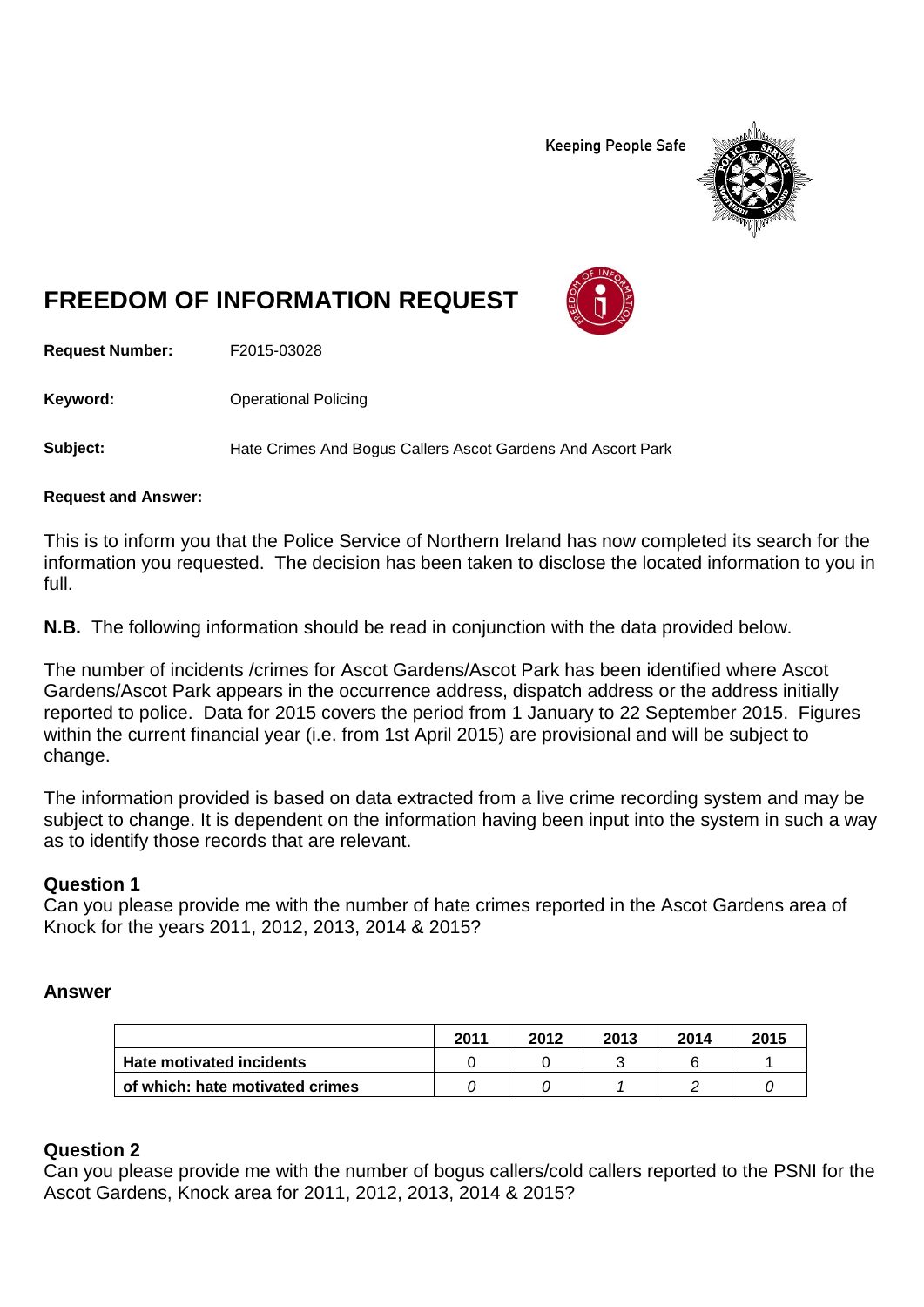#### **Answer**

|                                       | <b>2011</b> | 2012 | 2013 | 2014 | 2015 |
|---------------------------------------|-------------|------|------|------|------|
| Bogus caller / cold caller incidents' |             |      |      |      |      |

<sup>1</sup>Bogus caller/cold caller incidents have been identified where an incident has been closed using the 'bogus caller' or 'cold calling' codes.

**Bogus Caller definition**: This qualifier is to be used for all bogus caller incidents / distraction burglary incidents.

**Cold Calling definition**: This qualifier is to be used to endorse an incident emphasising the connection to, or involvement of, people 'Cold Calling'. This would include door to door selling and unsolicited sales telephone calls.

## **Question 3**

Can you please provide me with information in relation to the number of hate crimes reported in the Ascot Park area of Knock for the years 2011, 2012, 2013, 2014 & 2015?

## **Answer**

|                                 | 2011 | 2012 | 2013 | 2014 | 2015 |
|---------------------------------|------|------|------|------|------|
| Hate motivated incidents        |      |      |      |      |      |
| of which: hate motivated crimes |      |      |      |      |      |

## **Question 4**

Can you please provide me with the number of bogus callers/cold callers reported to the PSNI for the Ascot Park, Knock area for 2011, 2012, 2013, 2014 & 2015?

## **Answer**

|                                                   | 2011 | 2012 | 2013 | 2014 | 2015 |
|---------------------------------------------------|------|------|------|------|------|
| <sup>1</sup> Bogus caller / cold caller incidents |      |      |      |      |      |

<sup>1</sup>Bogus caller/cold caller incidents have been identified where an incident has been closed using the 'bogus caller' or 'cold calling' codes.

**Bogus Caller definition**: This qualifier is to be used for all bogus caller incidents / distraction burglary incidents.

**Cold Calling definition**: This qualifier is to be used to endorse an incident emphasising the connection to, or involvement of, people 'Cold Calling'. This would include door to door selling and unsolicited sales telephone calls.

## **Question 5**

Can you confirm the number of homes in Ascot Gardens affected by hate crimes/cold callers in the years between 2011 - 2015?

#### **Answer**

Incidents relating to hate incidents/crimes or cold callers have been reported for 9 different addresses in Ascot Gardens.

## **Question 6**

Can you confirm the number of homes in Ascot Park affected by hate crimes/cold callers in the years